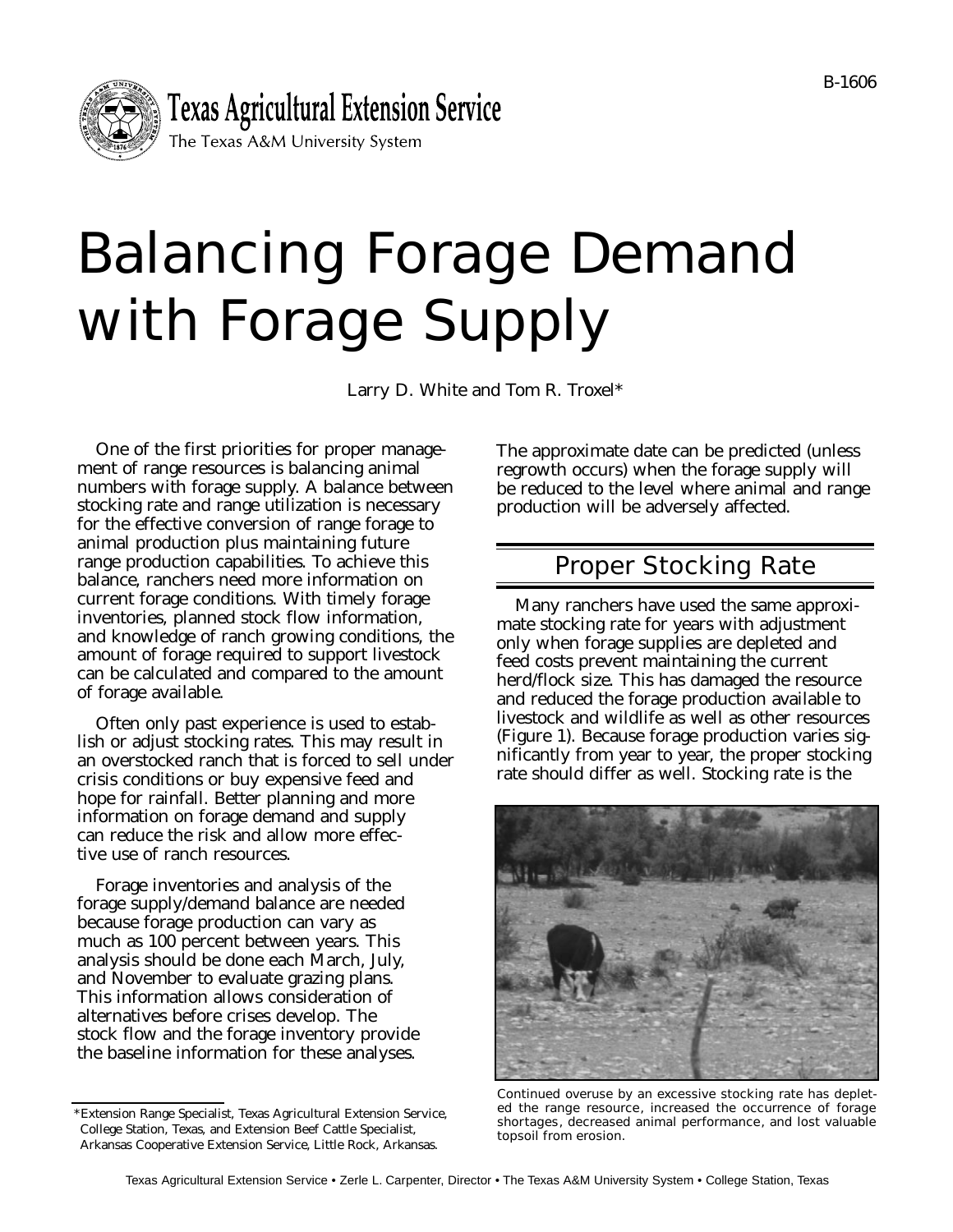area of land alloted per animal-unit for the entire grazable period of the year. However, the stocking rate is proper only when the number of animals grazed on a given area results in maintaining or improving the range resource consistent with the conservation of other natural resources.

By adjusting stocking rate to current forage production during the year, a rancher can ensure that the number of animals grazed will not harm the range resource. Adjustments are necessary only if you are overstocked or can add additional animals when excess forage is produced. Ranchers who only adjust stocking rates annually should be conservative, resulting in forage shortages only in drought years; hence, in normal and wet years forage is "underutilized," allowing faster range improvement, drought reserve, or accumulation of fuel for more effective use of prescribed fire. Ranchers who do not graze conservatively or adjust stocking rates in relation to current forage production will continue to damage their range, animal, and financial resources increasing risk of survival and violation of environmental regulations.

# Balance Animal Numbers with Forage Supply

The quantity of forage produced determines the number of animals that can effectively be supported: "coordination of forage utilization with forage growth through control of animal numbers usually determines the success or failure of other range practices and the economic stability of the operation" (Heady, 1975). At best, animal numbers, and more specifically daily dry matter intake (DDMI) of managed animal herds, should be regulated to harvest the current year's forage production without damaging future growth and quality.

DDMI is the actual forage intake required (forage demand) by an animal, while total forage requirement is the forage needed to meet both animal and range requirements. Until successful methods for predicting future forage production are developed, forage demand must be balanced with supply after forage growth has occurred.

## Match Animal Nutrient Demand and Supply Cycles

The key to successful animal production on most rangelands is selective grazing by animals with sufficient daily intake to meet nutritional requirements; i.e., maintenance, growth, and lactation. The capability of the range resource to supply the necessary nutrients in relation to animal requirements must be understood. Deficiencies must be corrected through supplementation if animal performance is to be adequate. Supplementation supplies deficient nutrients rather than feeding to meet deficits in the forage supply.

Seasonal changes in forage quality and quantity greatly determine if animal nutrient requirements are met. Diet quality may be adequate, but shortages in forage supply limit total daily nutrient intake. This often happens when spring growth is slow and animals graze short green growth but "refuse" to fill up on last year's remaining forage. Seasonal quality variations can be overcome by supplementation. Shortages in forage supply are more likely during the late fall and winter period, except during drought. Adjusting the livestock production cycle to best coincide with the seasonal forage cycle more effectively utilizes the resources for animal performance and reduces purchases of supplemental feeds.

#### Stock Unit Equivalent for Cattle

The range must supply enough forage for animals to meet daily forage intake requirements (both quantity and quality) if animals are to be productive. Animal gains during one season that are lost during another season (over-wintering) produce no net increase. The daily forage demand (from pasture or other sources) differs for different kinds of animals, size (and age) of animal, physiological needs, and management objectives.

A stock unit equivalent (S.U.E.) table was constructed using a non-lactating 1,000-pound cow in the last third of pregnancy as a standard.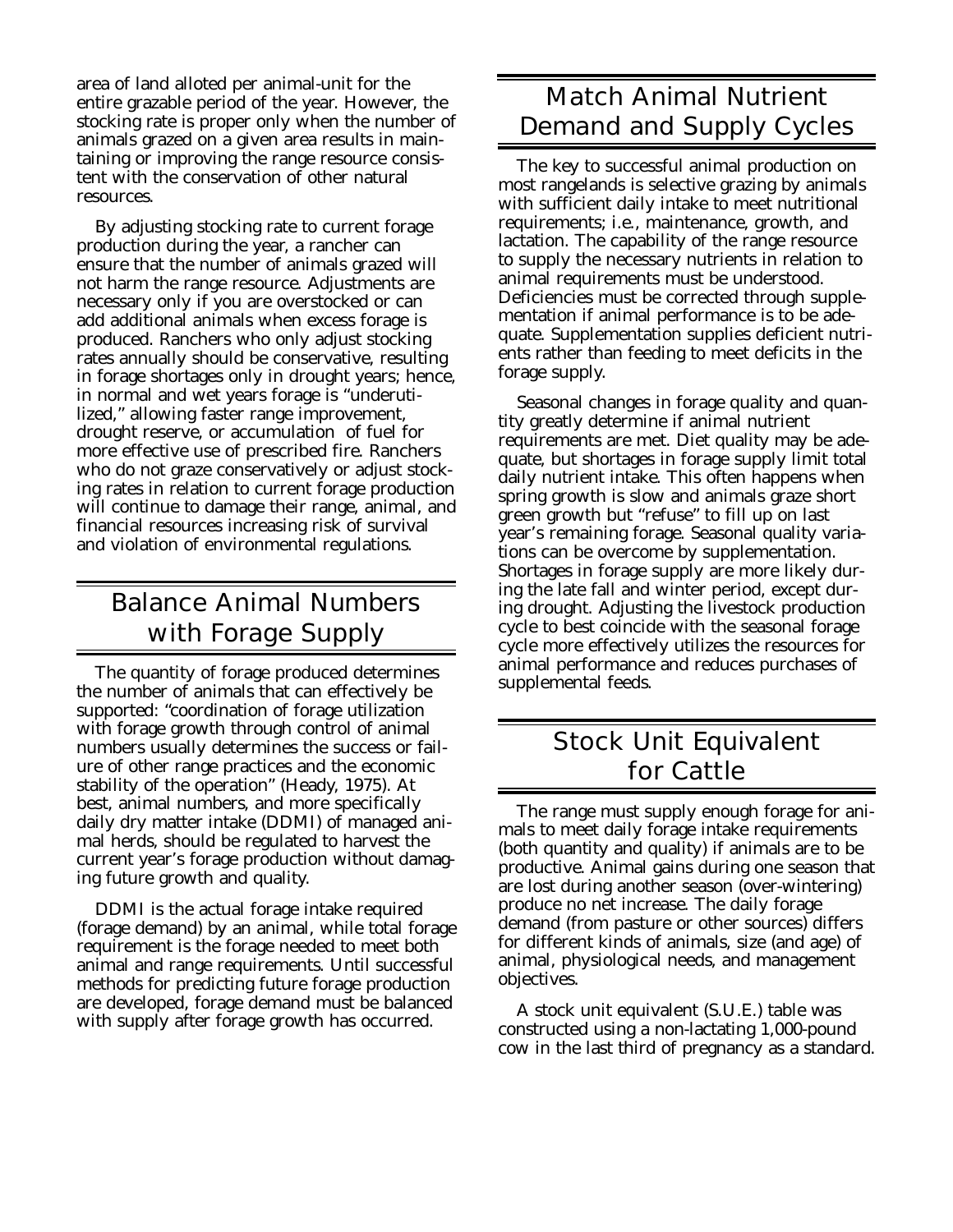This animal requires 17.3 mega calories (NRC, 1984) of metabolizable energy which converts to a daily forage demand of 19.6 pounds of 53.6 percent digestible forage. All other animals were expressed in relation to this standard animal metabolizable energy requirement (Table 1).

Example 1 illustrates how the stock unit equivalent is calculated:

| <b>Example 1.</b>                        |                      |                    |                   |  |  |  |  |  |
|------------------------------------------|----------------------|--------------------|-------------------|--|--|--|--|--|
| Requirement                              |                      |                    |                   |  |  |  |  |  |
|                                          | <b>Metabolizable</b> |                    | <b>Stock Unit</b> |  |  |  |  |  |
| <b>Type of Animal</b>                    | <b>Energy</b>        | <b>Standard</b>    | Equivalent        |  |  |  |  |  |
| 1,100-lb.<br>lactating cow               | 19.9                 | $\div$ 17.3 Mcal = | 1.15              |  |  |  |  |  |
| 800-lb. lactating cow                    | 16.6                 | $\div$ 17.3 Mcal = | 0.96              |  |  |  |  |  |
| 500-lb. steer (gaining<br>1 $lb./day)$   | 11.8                 | $\div$ 17.3 Mcal = | 0.68              |  |  |  |  |  |
| 700-lb. steer (gaining<br>$0.5$ lb./day) | 13.1                 | $\div$ 17.3 Mcal = | 0.76              |  |  |  |  |  |
| 2,000-lb. bull                           | 24.9                 | $\div$ 17.3 Mcal = | 1.44              |  |  |  |  |  |

| Table 1. Stock Unit Equivalent (S.U.E.).                                                                               |                                        |                  |                             |                                            |                  |           |  |  |  |
|------------------------------------------------------------------------------------------------------------------------|----------------------------------------|------------------|-----------------------------|--------------------------------------------|------------------|-----------|--|--|--|
| [Based on NRC Daily Metabolizable Energy Requirement<br>for 1,000-lb. Dry Pregnant Cow in the Last Third of Pregnancy] |                                        |                  |                             |                                            |                  |           |  |  |  |
| <b>CATTLE</b>                                                                                                          | <b>Mature Cows</b>                     |                  |                             |                                            |                  |           |  |  |  |
|                                                                                                                        |                                        |                  |                             | S.U.E. for Dry Cow                         |                  |           |  |  |  |
| Body Weight<br>[lb.]                                                                                                   | S.U.E. for Lactating Cow<br>3-4 Months |                  |                             | S.U.E. for Dry Cow<br>Last-Third Pregnancy |                  |           |  |  |  |
| 800                                                                                                                    | 0.96                                   |                  |                             | 0.71                                       |                  | 0.87      |  |  |  |
| 900                                                                                                                    | 1.02                                   |                  |                             | 0.77                                       |                  | 0.94      |  |  |  |
| 1,000                                                                                                                  | 1.09                                   |                  |                             | 0.84                                       |                  | 1.00      |  |  |  |
| 1,100                                                                                                                  | 1.15                                   |                  |                             | 0.90                                       |                  | 1.05      |  |  |  |
|                                                                                                                        |                                        |                  | Heifers (Medium Frame)      |                                            |                  |           |  |  |  |
|                                                                                                                        |                                        |                  | S.U.E. For Different Grains | Lactating Two year-                        |                  |           |  |  |  |
| Body Weight                                                                                                            |                                        |                  | Daily Gain (lb.)            |                                            |                  | 3-4 Month |  |  |  |
| [lb.]                                                                                                                  | 0.5                                    | 1.0              | 1.5                         | 2.0                                        | $(0.5$ gain)     |           |  |  |  |
| 300                                                                                                                    | 0.40                                   | 0.47             | 0.054                       | 0.58                                       |                  |           |  |  |  |
| 400                                                                                                                    | 0.49                                   | 0.58             | 0.67<br>0.79                | 0.73<br>0.86                               |                  |           |  |  |  |
| 500                                                                                                                    |                                        | 0.58<br>0.70     |                             |                                            |                  |           |  |  |  |
| 600                                                                                                                    | 0.67                                   | 0.80             | 0.90<br>1.10                | 0.98<br>1.11                               |                  |           |  |  |  |
| 700                                                                                                                    |                                        | 0.75<br>0.89     |                             |                                            |                  | 0.98      |  |  |  |
| 800                                                                                                                    | 0.83                                   | 0.98<br>1.08     | 1.12                        | 1.22                                       |                  | 1.06      |  |  |  |
| 900                                                                                                                    | 0.91                                   | 1.23             | 1.33                        |                                            | 1.14             |           |  |  |  |
| 1,000                                                                                                                  | 0.98                                   | 1.17             | 1.33                        | 1.44                                       |                  | 1.22      |  |  |  |
| <b>Steers (Medium Frame)</b>                                                                                           |                                        |                  |                             |                                            |                  |           |  |  |  |
|                                                                                                                        |                                        |                  |                             | S.U.E. For Different Gains                 |                  |           |  |  |  |
| Body Weight                                                                                                            |                                        | Daily Gain (lb.) |                             |                                            |                  |           |  |  |  |
| [lb.]                                                                                                                  | 0.5                                    | $\overline{1.0}$ |                             | $\overline{1.5}$                           | $\overline{2.0}$ | 2.5       |  |  |  |
| 300                                                                                                                    | 0.040                                  | 0.47             |                             | 0.52                                       | 0.57             | 0.62      |  |  |  |
| 400                                                                                                                    | 0.59                                   | 0.50             |                             | 0.65                                       | 0.71             | 0.77      |  |  |  |
| 500                                                                                                                    | 0.59                                   | 0.68             |                             | 0.77                                       | 0.84             | 0.91      |  |  |  |
| 600                                                                                                                    | 0.68                                   | 0.78             |                             | 0.88                                       | 0.96             | 1.04      |  |  |  |
| 700                                                                                                                    | 0.76                                   | 0.88             | 0.99                        | 1.17                                       |                  |           |  |  |  |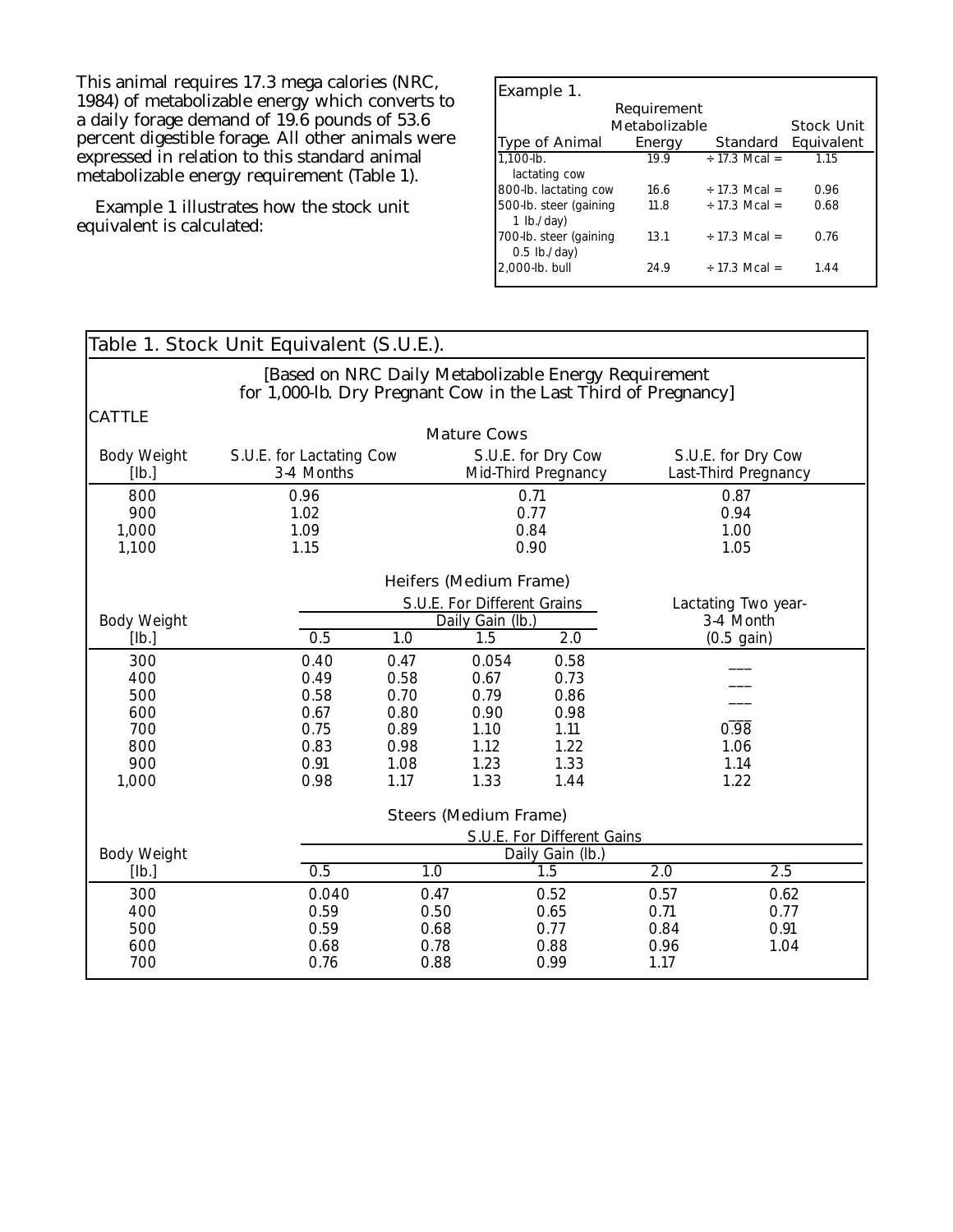The stock unit equivalent measure is similar to the animal unit in purpose. However, the standard animal unit is considered a mature cow with or without a calf consuming 26 pounds of forage per day. The stock unit relationship is based on energy requirements and allows changes as animal requirements change. This is necessary for month-to-month planning. The S.U.E. allows estimation of forage quantity needs by multiplying S.U.E. by 19.6 pounds of dry matter per day (53.6 percent digestibility) for the animal in question. Daily forage intake can be more accurately estimated if forage digestibility is known.

Example 2 illustrates how S.U.E. is used to determine daily forage demand.

| Example 2.                  |                      |                        |
|-----------------------------|----------------------|------------------------|
| <b>Type of Animal</b>       | S.U.E.               | Daily Forage<br>Demand |
| 1,100-lb. lactating cow     | $1.15 \times 19.6 =$ | $22.5$ lb.             |
| 800-lb. lactating cow       | $0.96 \times 19.6 =$ | $18.8$ lb.             |
| 500-lb. steer (1 lb./day)   | $0.68 \times 19.6 =$ | $13.3$ lb.             |
| 700-lb. steer (0.5 lb./day) | $0.76 \times 19.6 =$ | $14.9$ lb.             |
| 2.000-lb. bull              | $1.44 \times 19.6 =$ | 28.2 lb.               |

#### Stock Flow Plan

The purpose of the stock flow plan is to project and monitor the number, performance, changes in inventory, and types of livestock by month. The stock flow plan should assist in projecting the amount of forage needed for animal performance. This will assist in the evaluation of adjusting animal numbers with forage availability for each grazing unit and for the entire ranch.

Table 2 is an example of a completed stock flow plan for a mature cow herd.

| Table 2. Example of a Completed Stock Flow Plan for a Mature Cow Herd.        |                                                       |          |             |          |                           |           |           |        |           |             |       |         |          |          |
|-------------------------------------------------------------------------------|-------------------------------------------------------|----------|-------------|----------|---------------------------|-----------|-----------|--------|-----------|-------------|-------|---------|----------|----------|
| <b>Total Ranch Management Stock Flow</b><br>$Ranch =$                         |                                                       |          |             |          |                           |           |           |        |           |             |       |         |          |          |
| Division =<br>Year $=$                                                        |                                                       |          |             |          |                           |           |           |        |           |             |       |         |          |          |
| Acres = $1,500$                                                               |                                                       |          |             |          |                           |           |           |        |           |             |       |         |          |          |
|                                                                               | Class of Livestock: Mature Cows<br>Number of Bulls: 3 |          |             |          |                           |           |           |        |           |             |       |         |          |          |
|                                                                               | January                                               | February | March       | April    | May                       | June      |           | July   | August    | September   |       | October | November | December |
|                                                                               | 31                                                    | 28       | 31          | 30       | 31                        | 30        |           | 31     |           | 31          | 30    | 31      | 30       | 31       |
| Number                                                                        | 73                                                    | 73       | 73          | 73       | 73                        | 73        |           | 73     |           | 73          | 73    | 73      | 73       | 73       |
| Weight                                                                        | 1,155                                                 | 1,078    | 1,008       | 981      | 1,000                     | 1,025     |           | 1,025  |           | 1,025       | 1,050 | 1,080   | 1,155    | 1,155    |
| Prod. Stage                                                                   | Calving                                               | Calving  |             |          | Calving Lact-Brd Lact-Brd | Lact-Preg | Lact-Preg |        | Lact-Preq |             | Wean  | Preg    | Preg     |          |
| A.D.G.                                                                        | (2.50)                                                | (2.50)   | (0.87)      | 0.65     | 0.81                      | 0.00      |           | 0.00   |           | 0.81        | 1.00  | 2.40    | 0.00     | 0.00     |
| S.U.E.                                                                        | 1.15                                                  | 1.15     | 1.09        | 1.09     | 1.09                      | 1.05      |           | 1.05   |           | 1.03        | 1.02  | 1.00    | 1.06     | 1.06     |
| Tot. S.U./Day                                                                 | 84.0                                                  | 84.0     | 79.6        | 83.8     | 83.8                      | 80.9      |           | 76.7   |           | 75.2        | 74.5  | 73.0    | 77.4     | 77.4     |
| Forage<br>Reg./Day                                                            | 1,645                                                 | 1,645    | 1,560       | 1,642    | 1,642                     | 1,585     |           | 1,502  |           | 1,474       | 1,459 | 1,431   | 1,517    | 1,517    |
| Forage<br>Reg./Month                                                          | 51,008                                                | 46,072   | 48,347      | 49,257   | 50.899                    | 47,540    |           | 46,573 | 44,212    | 43,782      |       | 44,355  | 45,499   | 47.016   |
| Bull S.U.                                                                     | 0.00                                                  | 0.00     | 0.00        | 1.40     | 1.40                      | 1.40      |           | 0.00   |           | 0.00        | 0.00  | 0.00    | 0.00     | 0.00     |
| Forage Demand Per Year = $564,559$ lb.<br>Forage Demand Per Acre =<br>376 lb. |                                                       |          |             |          |                           |           |           |        |           |             |       |         |          |          |
| Changes in<br>Inventory                                                       | January                                               | February | March       | April    | May                       | June      | July      |        | August    | September   |       | October | November | December |
| Death                                                                         | 0                                                     |          | 0           | 0        | 0<br>0                    | 0         | 0         |        | 0         | $\mathbf 0$ |       | 0       | 0        | 0        |
| Sold: Cows                                                                    | 0                                                     |          | 0           | 0        | $\mathbf 0$<br>0          | 0         | 0         |        | 0         | 0           |       | 7       | 0        | 0        |
| <b>Steers</b>                                                                 | 0                                                     |          | 0           | 0        | 0<br>$\mathbf 0$          | 0         | 0         |        | 0         | 0           |       | 33      | 0        | 0        |
| <b>Heifers</b>                                                                | 0                                                     |          | 0           | $\Omega$ | 0<br>$\Omega$             | 0         | 0         |        | 0         | 0           |       | 19      | 0        | 0        |
| Purchased:                                                                    | 0                                                     |          | 0           | 0        | 0<br>$\Omega$             | 0         | 0         |        | 0         | 0           |       | 0       | 0        | 0        |
| Transfer: In                                                                  | 0                                                     |          | 0           | 0        | $\overline{0}$<br>0       | 0         | 0         |        | 0         | 0           |       | 7       | 0        | 0        |
| Transfer: Out                                                                 | 0                                                     |          | $\mathbf 0$ | O        | $\Omega$<br>$\Omega$      | 0         | 0         |        | 0         | O           |       | 14      | 0        | $\Omega$ |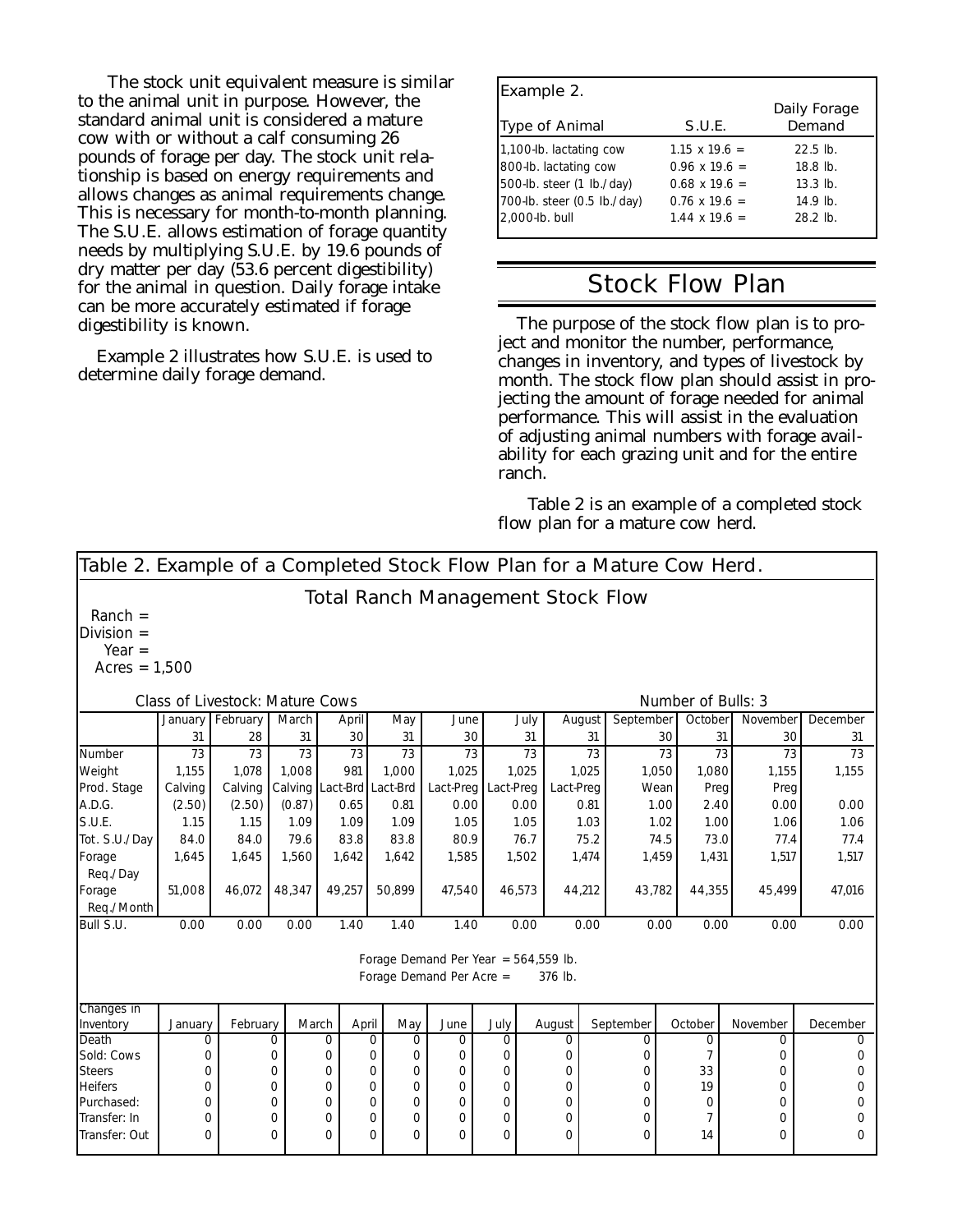# How to Prepare a Stock Flow Plan

- **Class of Livestock**: Record under "Class of Livestock" what type of livestock is entered into the stock flow plan (mature cows, bulls, stockers). Months of the year are also listed with numbers of days. Monthly information on the number of head, weight, production stage, A.D.G., S.U.E., and Total S.U./Day may be most conveniently recorded as it stands on the first day of the month.
- **Number**: The total number of the specific class of livestock. Because of the way many classes of livestock are managed, a monthly recount may not be practical. A recount should be completed every time livestock are gathered.
- **Weight**: Monthly livestock weights are to be recorded on this line if this information can be obtained. Body condition scores could be recorded on this line instead, with a scale of 1 to 9. Thin, moderate, or good scores or even arrows as an indication of body condition change could also be used. An arrow pointing up( $\uparrow$ ) would indicate an improvement in body condition; an arrow pointing down  $(\downarrow)$  would indicate a decrease in body condition; and an arrow pointing across  $(\rightarrow)$  would indicate maintaining body condition.
- **A.D.G.**: The expected average daily gain is reported here. Once again, if the average daily gain is not known, use arrows (↑ increasing A.D.G.,  $\downarrow$  decreasing A.D.G., or  $\rightarrow$  no A.D.G.).
- **S.U.E.**: Stock Unit Equivalent. The daily forage requirements differ for different kinds of animals, various sizes and ages, physiological needs, and management objectives. The S.U.E. is based on daily metabolizable energy requirement of a 1,000-pound cow in the last third of pregnancy (17.3 Mcal). Stock units change as production stages change throughout the production cycle. Enter the correct S.U.E. for the class of livestock.
- Tot. S. U./Day: Total Stock Units Per Day. Multiply the number of head times the S.U.E. If bulls are grazing with the cow herd, for example, multiply the number of

bulls times their S.U.E. and add that number to the cow total S.U./ day.

- **Forage Demand/Day**: Take the Total Stock Units/Day and multiply by 19.6 pounds. This will estimate the daily forage demand for this group of livestock.
- **Forage Demand/Month**: To determine the forage demand for each month, multiply the Forage Demand/Day by the number of days in a given month.
- **Change in Inventory**: This is to assist with the transfer of livestock.
- **Death**: The number of animals lost each month may not be known. However, every time livestock are gathered, the number that died should be determined.
- **Sold**: The number of livestock sold during any given month should be recorded on this line.
- **Purchased**: The number of livestock purchased during any given month should be recorded on this line.
- **Transfer (in/out)**: This is to record the number of livestock transferred in or out of the specific classification of livestock. For example, weaned heifers may be transferred out to the growing heifer enterprise.

The stock flows of all livestock grazing the same pasture must be combined to determine the total forage demand. A grazing plan helps to identify when and where the forage demand will be obtained so that needed forage production by pasture can be determined.

As the year progresses, record what actually happens. By comparing planned events with actual events, future crisis situations may be forecast. This is very true in predicting when forage will be depleted. Actual records will also improve future plans.

#### Determine Forage Demand

A complete mature cow stock flow plan is illustrated in Table 2. This stock flow plan starts in January with 73 mature cows. It identifies the breeding season (April, May, and June); calving season (January, February, and March), and weaning (October). During the breeding season months (April, May, and June) the addition of three bulls must be included with the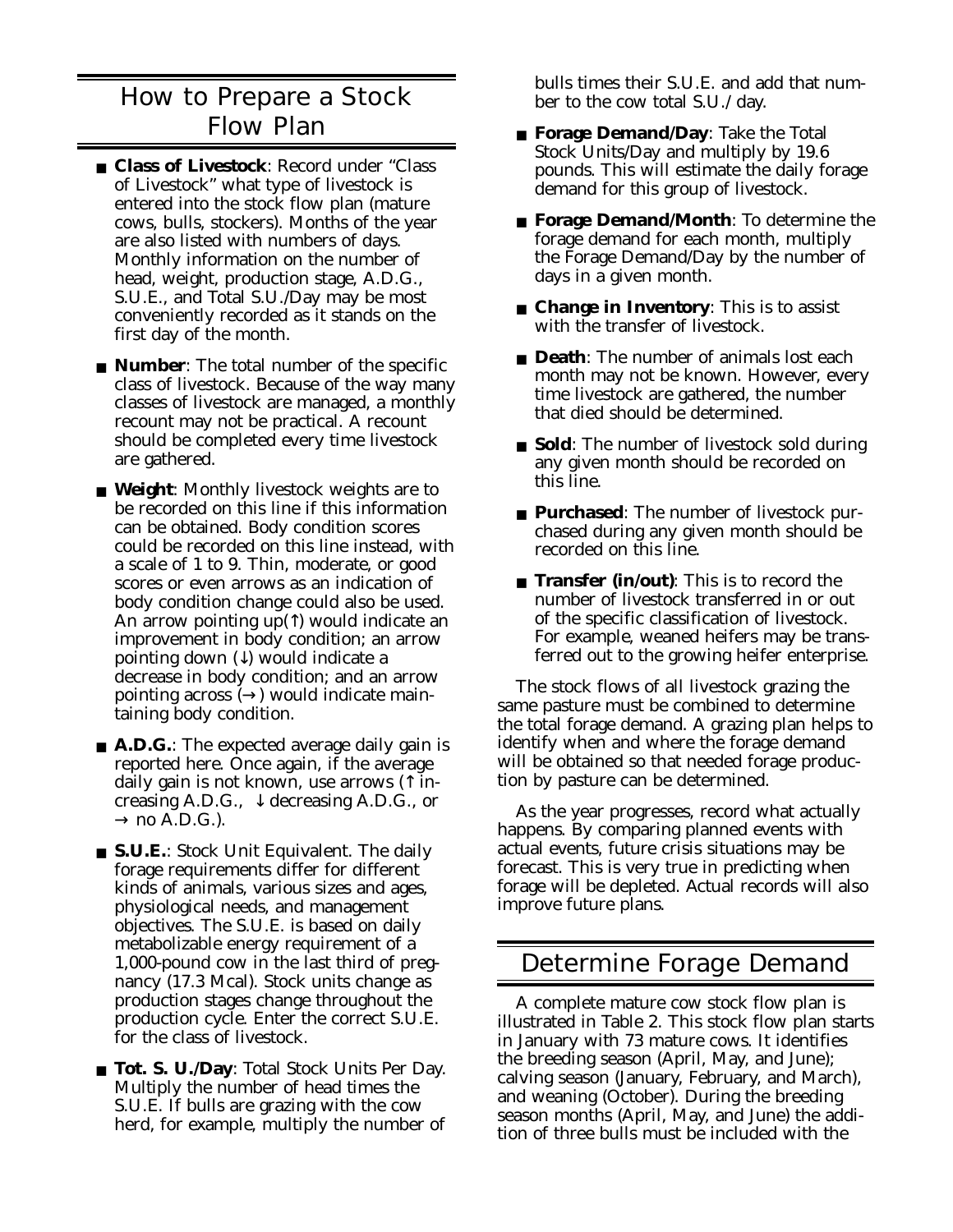mature cow forage demand to obtain the forage demand for the entire herd (cows and bulls). Calves until weaning are considered in the S.U.E. for the cow.

The total annual forage demand for the example cow herd is 564,559 pounds of forage or 376 pounds per acre. Range research has determined that, on a year-long average, properly stocked livestock harvest only 25 percent of the forage produced, commonly referred to as a "harvest efficiency" of 25 percent. This means that 25 percent of the forage is consumed by livestock, 25 percent is lost to natural disappearance, and 50 percent must remain in the pasture for soil protection and future forage production. Therefore, the example cow herd requires 1,504 pounds (376  $\div$  0.25) of annual forage production per acre. If the pastures are capable of this annual production, then the planned stocking rate of 73 cows plus 3 bulls is appropriate, but adjustments may be necessary if seasonal rainfall is inadequate.

# How Long Will the Forage Last?

The planned stocking rate assumes a minimum level of annual forage production of 1,504 pounds per acre; however, actual production is seldom the same as expected. Current conditions are better evaluated by inventorying forage supply in March, July, and November and comparing with future forage demand, thus reducing a potential crisis. The example stock flow (Table 2) can be used to determine how long a standing crop of forage will last. For example, a July 1 inventory of pastures planned to be grazed through November 1 estimates a forage standing crop of 600 pounds per acre. Is 600 pounds per acre enough forage to meet projected forage demand? By adding the forage demand per month for the months of July, August, September, and October and dividing that total by 0.25, the total forage requirement for the cow herd can be determined (Example 1).

Example 3. Total amount of forage required during July, August, September, and October.  $(46,573 + 44,212 + 43,782 + 44,355) = 178,922 = 715,688$  total lb. 0.25 0.25 of forage required

If the cow herd is grazing 1,500 acres with a standing crop of 600 pounds per acre, 900,000 pounds of forage are available. With a total forage requirement of 715,688 pounds and a supply of 900,000 pounds, the ranch does have enough forage for this cattle herd until November 1. In fact, the short-term stocking rate could be increased by 19 S.U.E. throughout this planning period. To make this estimation, first determine the amount of excess forage  $(900,000 \text{ lb.} - 715,688 = 184,312 \text{ lb. of total for}$ age available). Multiply the total forage available by 25 percent harvest efficiency (184,312  $\times$  $0.25 = 46,078$  lb. available for forage intake). Stock unit days of grazing can be determined by dividing the available forage for intake by 19.6 pounds (46,078 lb. ÷ 19.6 lb./day = 2,351 stock unit days of grazing). Since there are 123 days from July 1 to November 1, divide the stock unit days by 123 days, which results in 19 S.U.E.

How long will the forage last if only 450,000 pounds of forage are available for this herd (300 lb./acre)? One way to answer this question is to determine the total forage demand per month and subtract this from the forage available for grazing.

The total amount of forage available for intake is 450,000 pounds multiplied by 25 percent, or 112,500 pounds on July 1. The amount remaining on August 1 can be determined by subtracting 46,573 (forage demand for July) from 112,500, which equals 65,927 pounds, and so on until the forage supply is depleted or regrowth occurs (Example 4).

| Example 4.          |                             |                     |
|---------------------|-----------------------------|---------------------|
| Forage<br>available | Forage demand<br>for intake | Forage<br>remaining |
| 112,500 lb.         | 46.573 lb.                  | 65.927 lb.          |
| 65.927 lb.          | 44.212 lb.                  | 21.715 lb.          |
| 21,715 lb.          | 43,782 lb.                  | $-22,067$ lb.       |
| $-22,067$ lb.       | 44,355 lb.                  | $-66,422$ lb.       |
|                     |                             |                     |

This example indicates the herd will run out of forage during the month of September. The day in September when the herd will be out of forage can be estimated. After determining the September forage demand per day (1,459 lb.), divide it into 21,715 pounds of forage remaining after August  $(21,715 \div 1,459 = 15 \text{ days}, \text{ or }$ September 15). The forage inventory should represent grazeable plants. Some plants should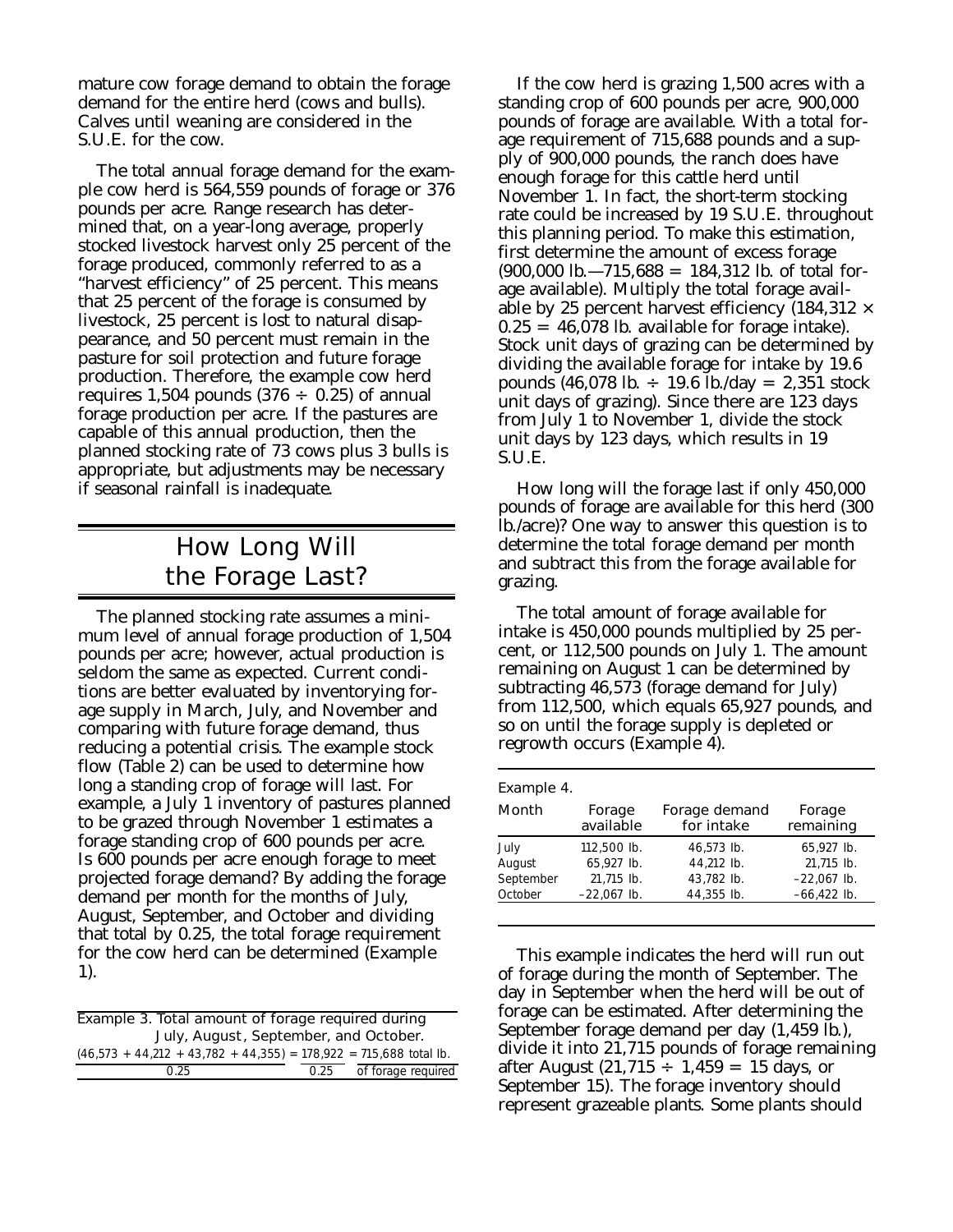not be considered usable forage, since animals will starve before eating them readily. Forage demand and forage supply information can now be used to review management options in July before a September forage crisis actually occurs.

This example assumes regrowth due to September and October rainfall will provide forage to carry the herd or flock through the winter. In many cases, forage produced in the spring and summer plus full regrowth is needed for winter forage supplies.

#### Conclusion

An effective total ranch operation requires careful planning, evaluation, organization, implementation, and control to maintain a balance among ranch resources. The ranch should operate as a natural ecosystem and, therefore, must have continual feedback for selective mechanisms to maintain stability and diversity for long-term survival.

Allocating all of the forage resource to the forage demand results in very little flexibility. Unused or underused resources offer opportunity to change or meet unforeseen circumstances. A planned drought reserve forage supply may be critical to survival. As flexibility decreases, usually risks increase, and capital expenditures to cover prior poor management decisions may be necessary.

When a resource becomes limited, it may become overutilized. The ranch then has less flexibility, even though other resources may be underutilized. Forced use of those underutilized but less preferred resources often results in deterioration of the preferred resources. Resource flow plans help pinpoint when, how much, where, and what resources are available for use throughout the year.

Balancing forage demand and supply can be accomplished by using the described procedures. This should improve management decisions and help identify important dates for implementing alternatives. Operating within the resources available reduces risk. Success requires careful planning and selection of the right things to do for investment of limited resources. As Allison (1988) stated, there is noone poorer than a rancher always out of grass.

#### References

- Allison, C. (1988). *Proceedings of the International Ranchers Roundup*, San Antonio, TX.
- Heady, H. F. (1975). *Rangeland Management*, McGraw Hill Book Company, New York, NY.
- NRC. (1984). *Nutrient Requirements of Beef Cattle*, 6th Ed., National Academy Press, Washington DC.